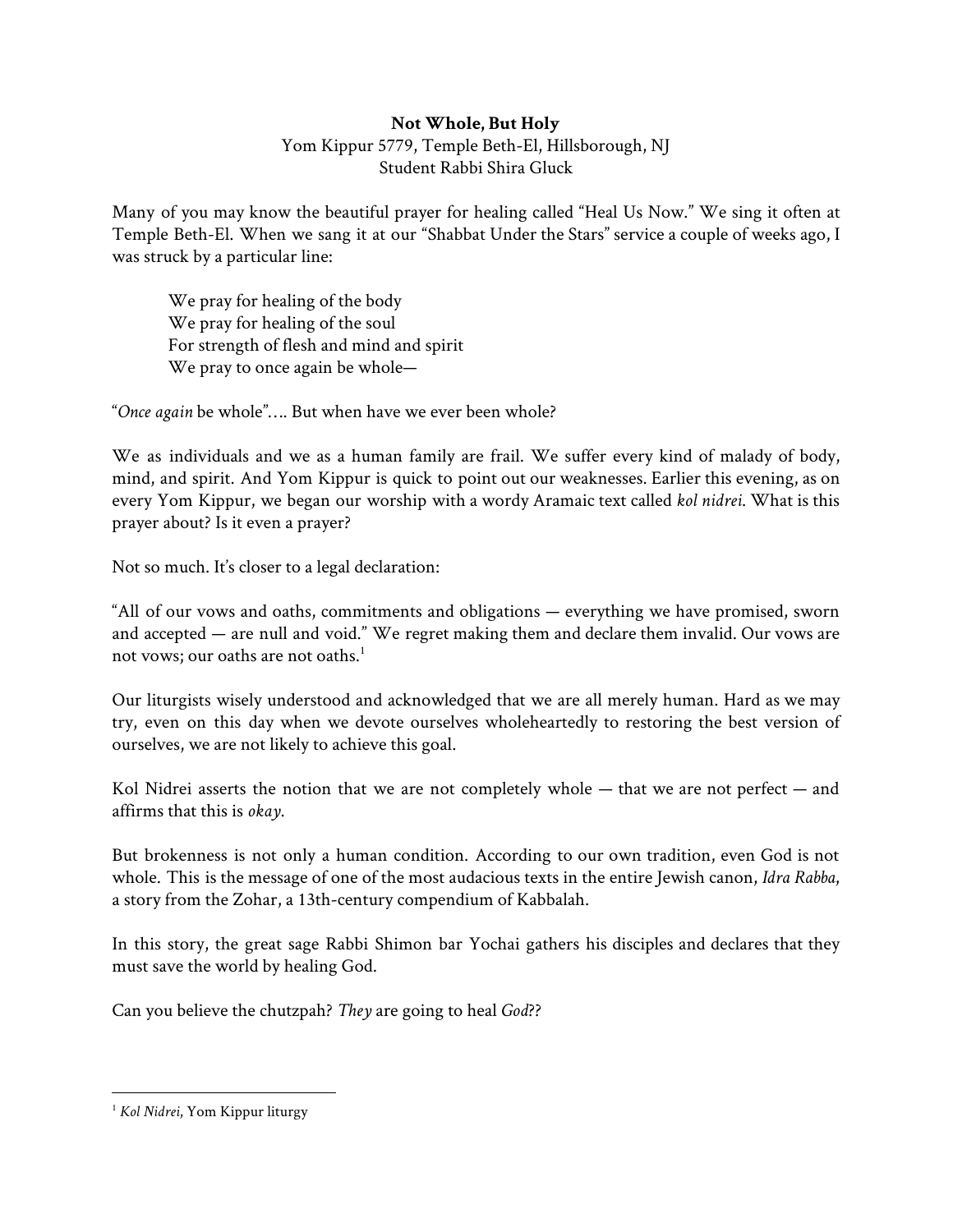It's my belief that this is the best kind of chutzpah. Not presumptuous, not a delusion of grandeur, but a pious, faithful desire to connect with God and set things right. The characters and writers of this text were deeply reverent and aware of God's holiness. They *knew* with perfect faith that even if God was not whole, God was still holy.

This is not a new idea, nor was it new in the 13th century. In the Book of Exodus, the Israelites receive the Commandments in the form of two stone tablets inscribed with God's teachings and  $laws.<sup>2</sup>$ 

But while Moses is on the mountain receiving the Torah, the Israelites lose faith in God and build a Golden Calf to worship instead. No sooner does God hand Moses the tablets, then Moses smashes them in anger at the faithless Israelites.

Some time later, the people repent and God forgives them. Moses ascends the mountain once again and remains for forty days. According to the commentator Rashi, it is on the tenth of Tishrei<sup>3</sup>  $$ today — that Moses returns to the Israelites with a new set of tablets.<sup>4</sup>

And what became of the first set of tablets — the broken ones? The Talmud teaches that the *aron*, the Ark, carried both sets.<sup>5</sup>

The new, unbroken set was placed alongside the broken stones — not whole, but still of value and still holy. On this Yom Kippur, let us be like the tablets and let us be like God, striving not for an unrealistic wholeness but instead for holiness.

We can become holy precisely by being open about the ways in which we are not whole  $-$  by allowing ourselves to be vulnerable with one another, by sharing our hurts and our hopes.

This is no small thing. It can be frightening to reveal our inner selves, a risk to share what we may perceive as weaknesses. In the *Idra Rabba*, Rabbi Shimon feels this same fear. "*Vai im agaleh* — woe if I reveal!" he says. And then he says, "*vai im lo agaleh* — woe if I do *not* reveal." Rabbi Shimon knows <sup>6</sup> that if he reveals, there is a chance of being misunderstood. But he also knows that if he does *not* reveal, there is no way to make a change, no way to grow.

A rabbinic colleague struggled with this same question, and shared her story.<sup>7</sup>

She is a recovering alcoholic, and one day she had lost track of a book she had been looking at with her sponsor. She was terrified that a congregant might find the book and discover her secret. She eventually found the book and her secret remained just that, but in the process of searching, she

<sup>2</sup> Exodus 31:18

<sup>3</sup> *Matan Torah according to Rashi*, prepared by Rabbi G. Rubin, *Ohr Somayach* http://www.ohr.edu/991

<sup>4</sup> Exodus 34:29

<sup>5</sup> Bava Batra 14a-b and Berakhot 8b

<sup>6</sup> Zohar III, 127b

<sup>7</sup> http://ravblog.ccarnet.org/2018/08/leaving-shame-behind-sharing-story-recovering-alcoholic/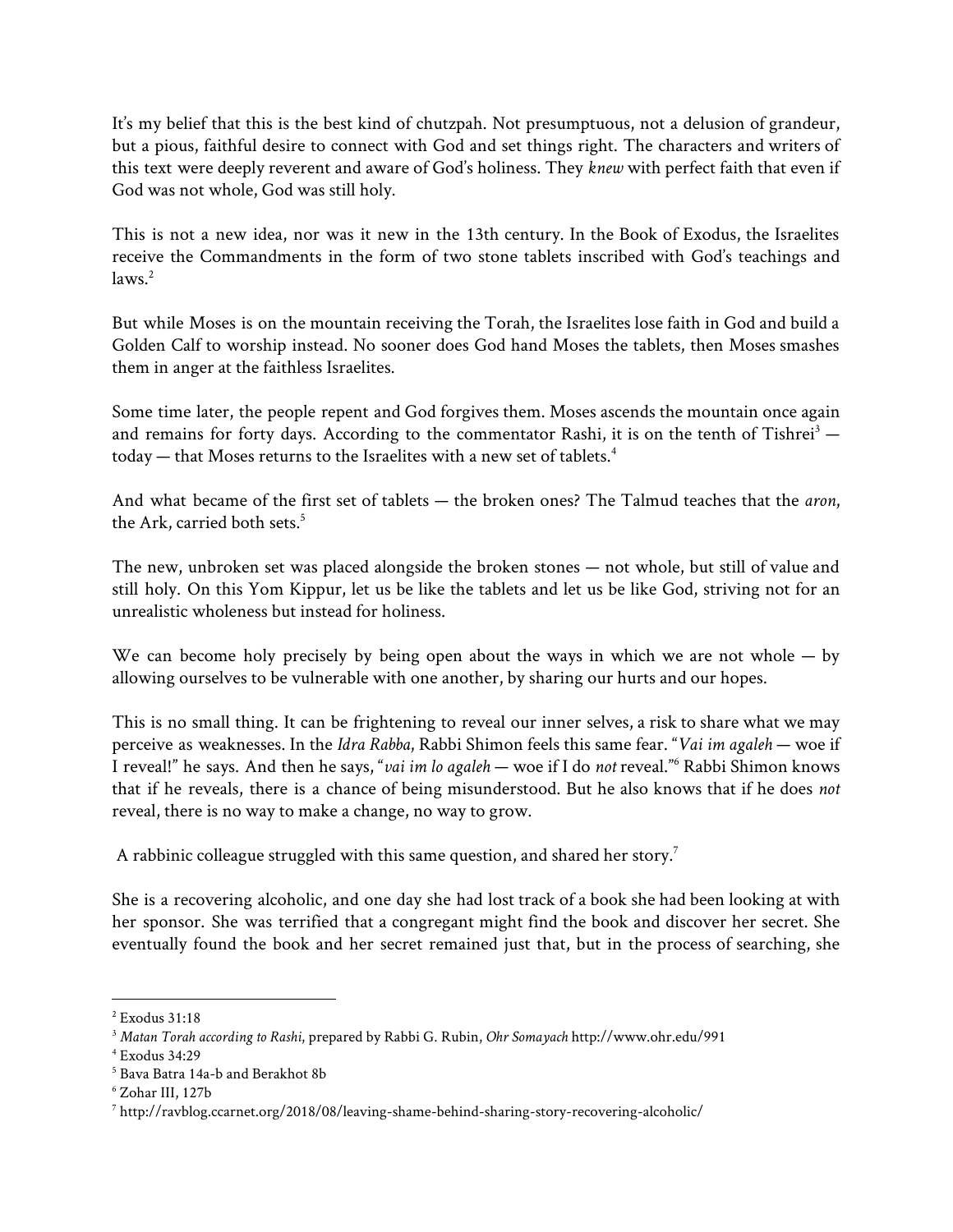came to a realization. She writes: "I had to come clean. I couldn't continue to feel this way. I ripped up the sermon I was going to give on Yom Kippur and wrote a different one."

In that sermon, she shared her struggles with substance abuse — how deep her need to drink was, and how toxic it had become in her life. She also shared how she reached out for help and found it; how she worked, day by day, to find "solid ground."

She feared that revealing herself as an alcoholic would be the end of her career in the rabbinate, but instead it was a turning point. In her own words, it opened the floodgates and her congregants came to her in droves to share their own struggles and those of their loved ones.

She writes: "I was no longer afraid and ashamed. I had become a real person to my congregants, and my relationships with them improved. I gained the trust of my community. Today, I do not have shame about being found out. And I'm here to help you."

By revealing her struggle — what she had perceived as her brokenness — this rabbi was able to find a new kind of wholeness by being honest and open about her whole self and using it to connect deeply with others.

This is the same approach that Rabbi Shimon and his students took when they decided to heal God. The lengthy text of *Idra Rabba* is almost entirely a deep, focused meditation on God's face. Entire chapters are devoted to God's eyes, God's ears, God's lips.

You might be wondering, how could they do this? Doesn't our tradition firmly maintain that God does not have a human form? You're right; it does. And it was precisely *this* that the mystics of the Zohar were reacting to. They felt that God had become too abstract.

The philosophical language that prevailed in the medieval Jewish world describes God as beyond human imagination. But if God is completely unknowable, how can we possibly form a relationship with God? This was the question that led the mystics to devote themselves to giving God a face. Ears to hear and a mouth to be heard; eyes to see and be seen.

The Kabbalists were wise. They understood that healing comes in relationship, when we turn toward one another with open eyes, open ears, and open hearts. Intimacy creates empathy; healing can come when we allow our brokenness to be a bridge.

There are many ways that we can be holy together even when we are not whole on our own. Empathy is one way: by seeing each other, listening to each other and offering love and compassion.

Accompaniment is another way: being with someone in a moment of hardship. When a person we care about is sick or has lost someone they love, we cannot be expected to cure their illness or bring back their loved one. Too often we agonize over the right thing to say to alleviate pain, without realizing that comfort comes not from the absence of pain but from being able to express it.